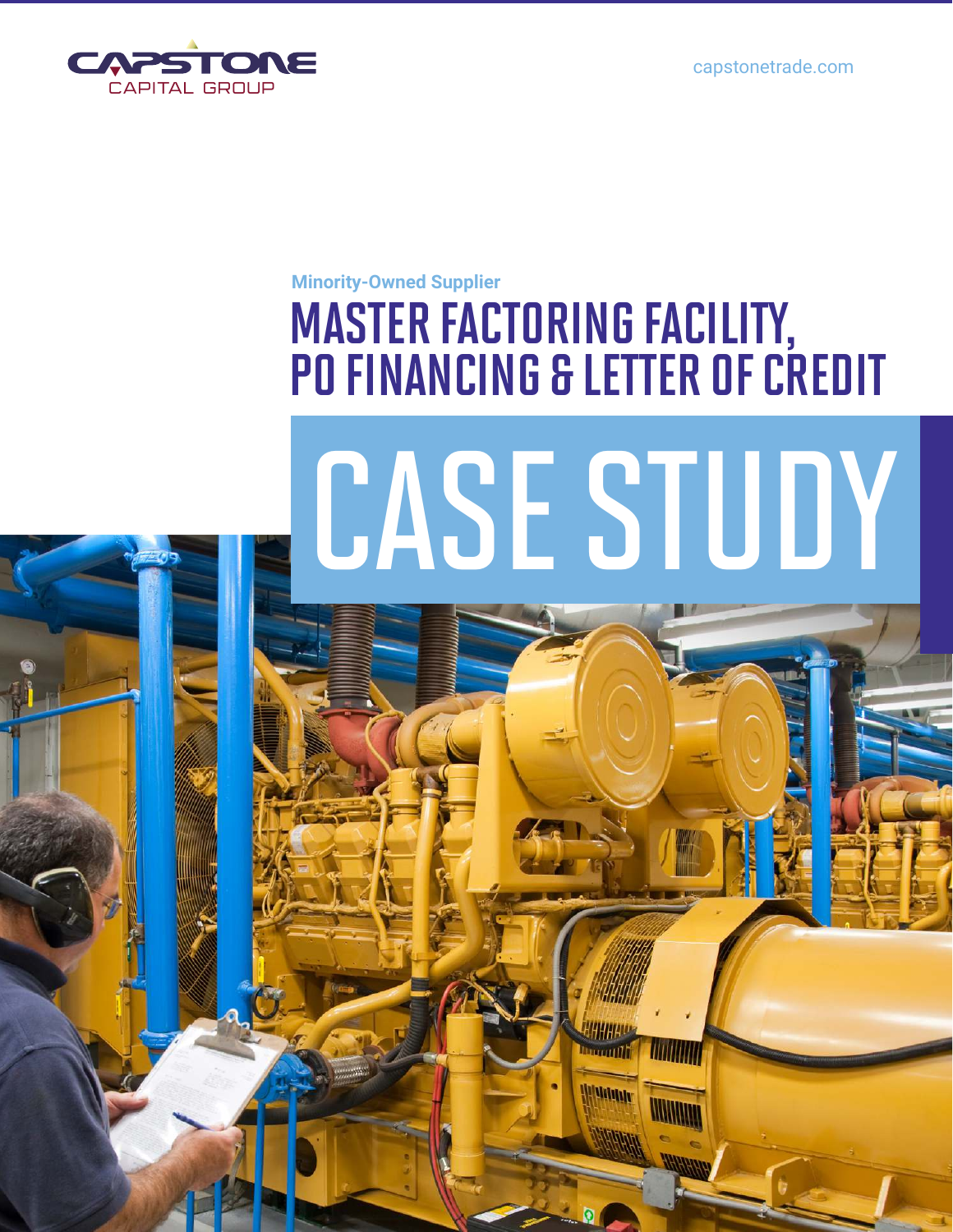#### CAPSTONE

This Client is a globally diversified supply-chain solutions company with offices in New York and Shanghai, China. They provide all supply chain services from procurement, warehousing, distribution, fulfillment and transportation and has a broad portfolio of service offerings.

#### **BACKGROUND**

- The management team has experience with servicing the world's leading consumer product manufacturers.
- The Client is able to assist small businesses to large corporations with their supply chain needs.
- As a certified minority contractor, they have dedicated contracts from New York City agencies for materials required to conduct the City's business and maintain and improve its assets.

#### COMPANY CHALLENGES

- The Client received contracts totaling \$2MM from the New York City Housing Authority (NYCHA) to supply generators.
- Two of the generators are manufactured in China. The terms of the sale were 30% down payment of the COGS and 70% of the COGS upon shipment of the goods to the USA.

#### CAPSTONE'S SOLUTION

- Provided a \$2MM Master Factoring Facility.
- Opened a \$1MM PO Financing Facility and issued two Letters of Credit to Chinese manufacturers for each generator.